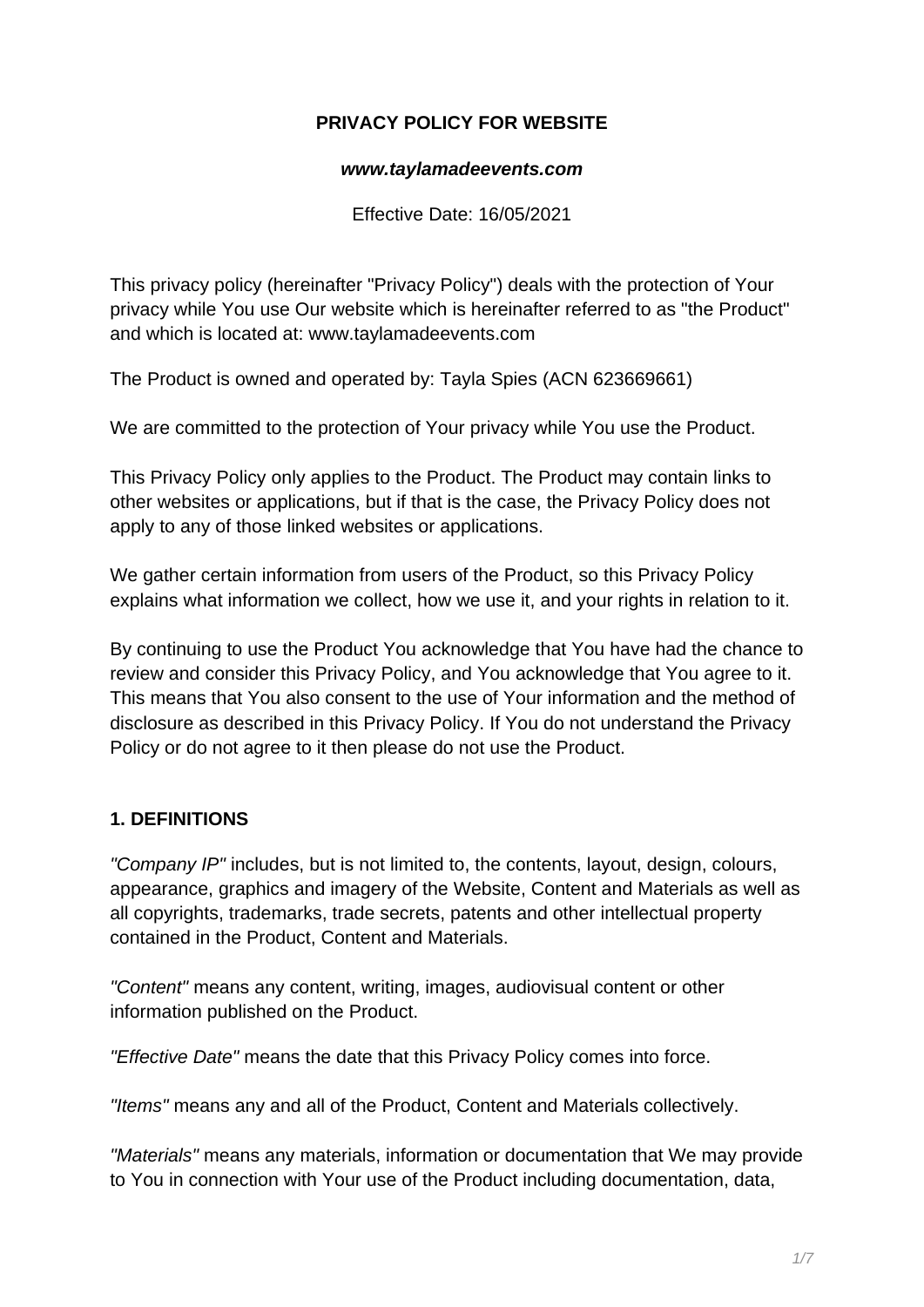information developed by Us or owned by Us, and other materials which may assist in Your use of the Product.

"Parties" means both You (the user of the Product) and Us (the owner of the Product) collectively.

"Personal Information" means information that we obtain from You in connection with Your use of the Product.

"Privacy Policy" means this privacy policy.

"Product" means the website including all pages, all sub pages, all blogs, all forums, all other connected pages and all other connected internet content whatsoever, the home page or main page of which is located at: www.taylamadeevents.com

"Third Party Links" means links or references to websites other than the Website, to content other than the Content or to materials other than the Materials, none of which are controlled by Us.

"Third Party Service Provider" means a third party, separate from Us or Our company but which provides services that assist Us in serving You. This may include but is not restricted to web hosting, IT services, security services, payment processing, deliveries, customer service, order fulfilment or other services.

"Us", "We", "Our", "the Company" or "the Owner" refers to Tayla Spies

"Us", "We", "Our", "the Company" or "the Owner" also includes any employees, affiliates, agents or other representatives of Tayla Spies

"You" or "Your" refers to the user of the Website.

"Your Content" means any Content posted to or added to the Website, Content or Materials by You or by somebody authorised by You or doing so on Your behalf.

#### **2. INTERPRETATION**

a. In this Privacy Policy, unless the context otherwise requires, the following rules of interpretation shall apply:

I. Words referring to one gender include every other gender.

II. Words referring to a singular number include the plural, and words referring to a plural include the singular.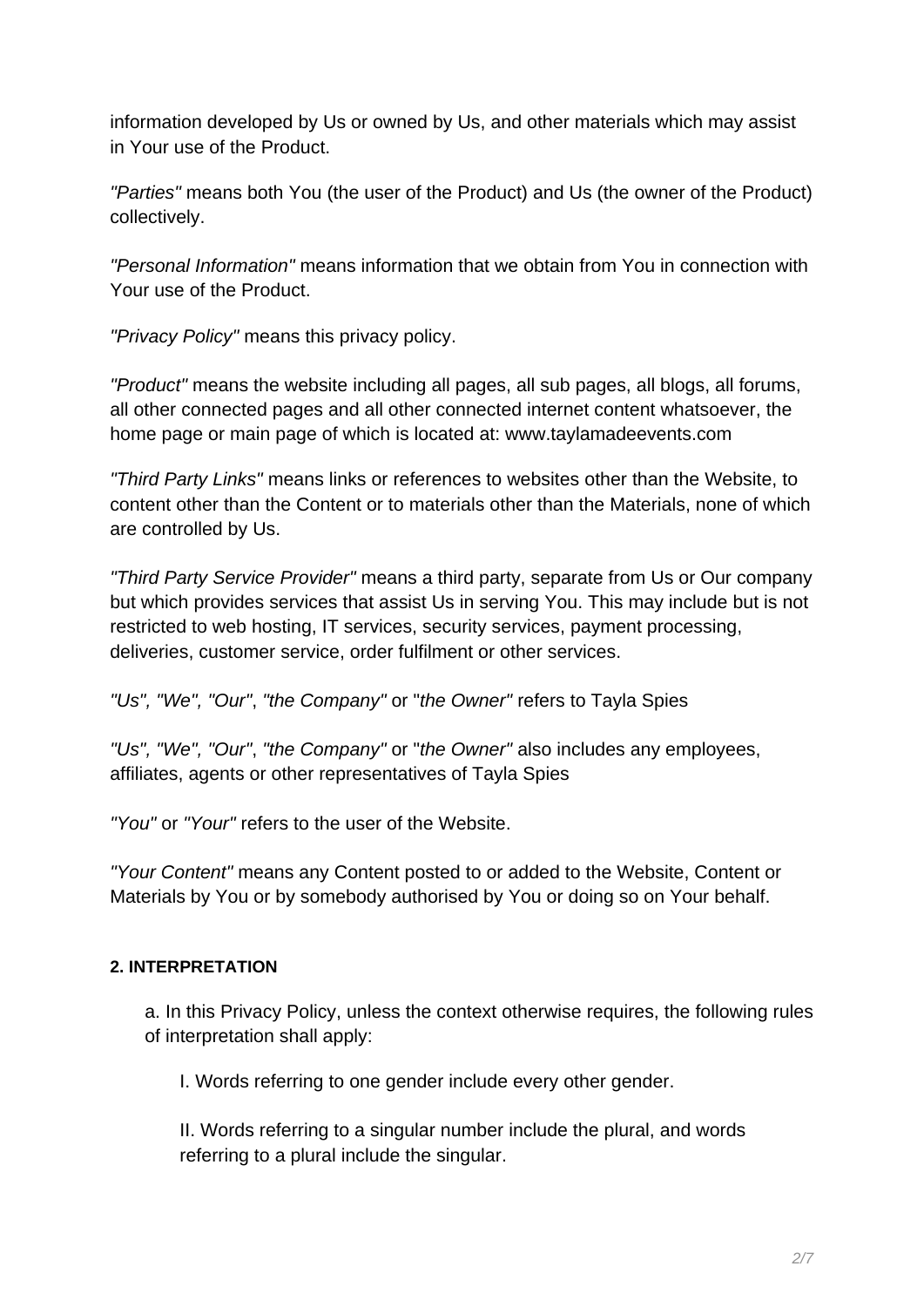III. Words referring to a person or persons include companies, firms, corporations, organisations and vice versa.

IV. Headings and titles are included in this Privacy Policy for convenience only and shall not affect the interpretation of this Privacy Policy.

V. Each Party must, at its own expense, take all reasonable steps and do all that is reasonably necessary to give full effect to this Privacy Policy and the events contemplated by it.

VI. Any obligation on a Party not to do something includes an obligation not to allow that thing to be done.

# **3. TYPE OF INFORMATION AND HOW IT IS COLLECTED**

a. When You use the Product, We may collect information from You through automatic tracking systems (such as information about your browsing preferences).

b. In addition, We may collect information that You volunteer to Us (such as information that You provide during a sign up process or at other times while using the Product).

c. In order to access some specific features of the Product, You are required to provide some Personal Information. During this process, We collect some of Your Personal Information, in the following manner:

I. We will not collect information that identifies You personally, except when You specifically volunteer that information to Us when using specific Product features. These specific Product features might include, but are not limited to:

A. Requesting a quote, Requesting further contact

II. In addition to any Personal Information that You are required to provide in order to access these additional Product features, in some cases You may be required to provide more specific information. For example, in order to make purchases, You may need to provide credit card information, billing information and postal addresses.

# **4. COOKIES**

a. Cookies are small files stored on Your computer or mobile device which collect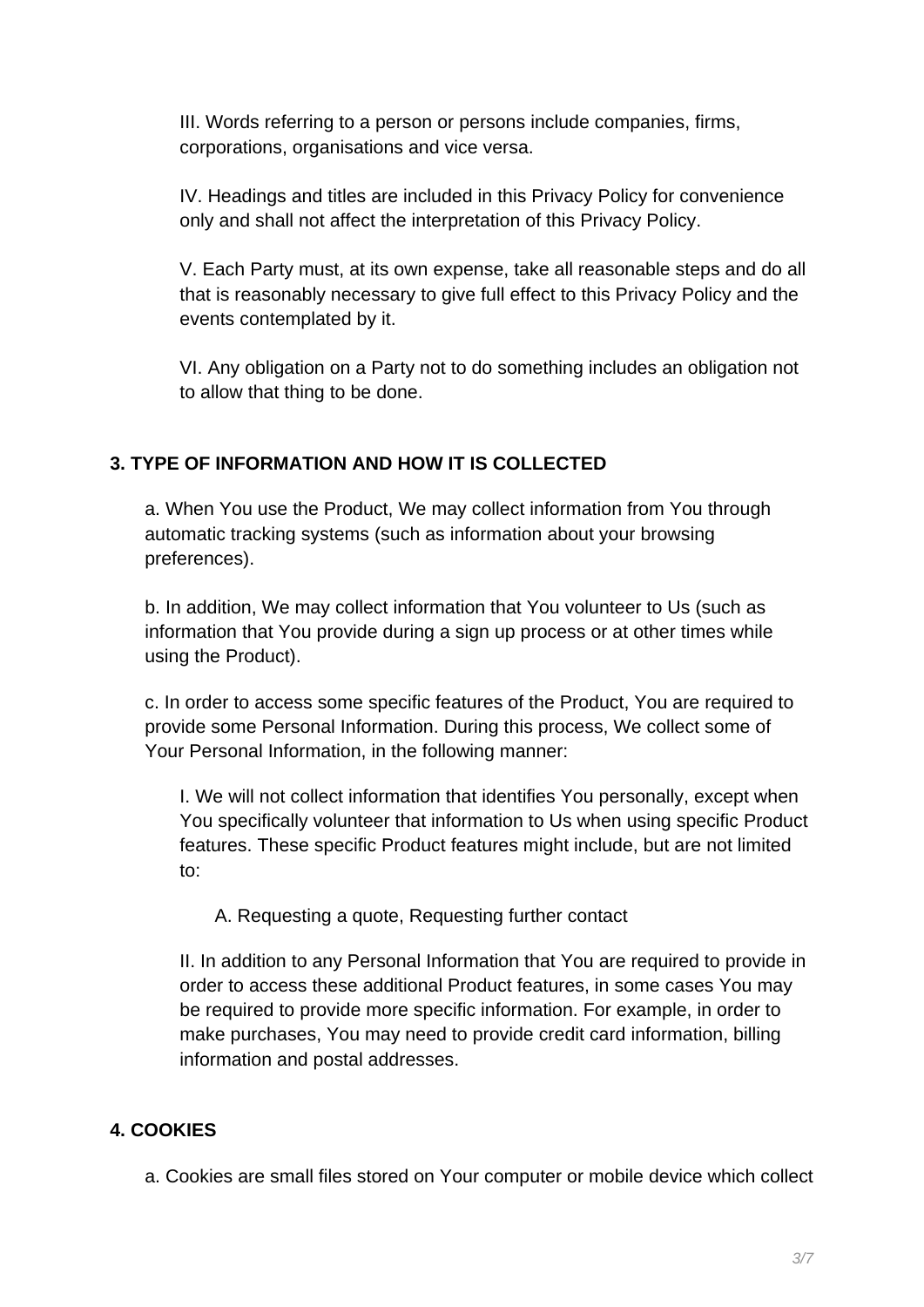information about Your browsing behaviour.

b. Cookies do not access information which is stored on Your computer.

c. Cookies enable us to tailor our configurations to Your needs and preferences, in order to improve Your user experience.

d. Most internet browsers accept cookies automatically, although You are able to change Your browser settings to control cookies, including whether or not You accept them, and how to remove them. You may also be able to set Your browser to advise You if You receive a cookie, or to block or delete cookies. However, if You do this, You may be prevented from taking full advantage of the Product.

### **5. THIRD PARTIES**

a. We may provide some of Your Personal Information from time to time to Third Party Service Providers so that they can help us to serve You via the Product. In particular, We may use Third Party Service Providers to assist with information storage (such as cloud storage).

b. We may provide some of Your Personal Information to Third Party Service Providers for the purpose of analysing data or tracking usage. For example, We may use these services to find out where page requests come from, dates and times of page requests, details of any website that referred You to the Product and other details about Your usage of the Product. This information enables Us to understand patterns of usage of the Product, and to improve the Product.

c. We may use Third Party Service Providers to host the Product. If this occurs, that Third Party Service Provider is likely to have access to some of Your Personal Information.

d. However, We only share Your Personal Information with a Third Party Service Provider if that provider agrees to Our privacy standards as set out in this Privacy Policy.

e. Your Personal Information will not be sold or otherwise transferred to other third parties without Your approval.

f. Notwithstanding the other provisions of this Privacy Policy, We may provide Your Personal Information to a third party or to third parties in order to protect the rights, property or safety, of Us, Our customers or third parties, or as otherwise required by law.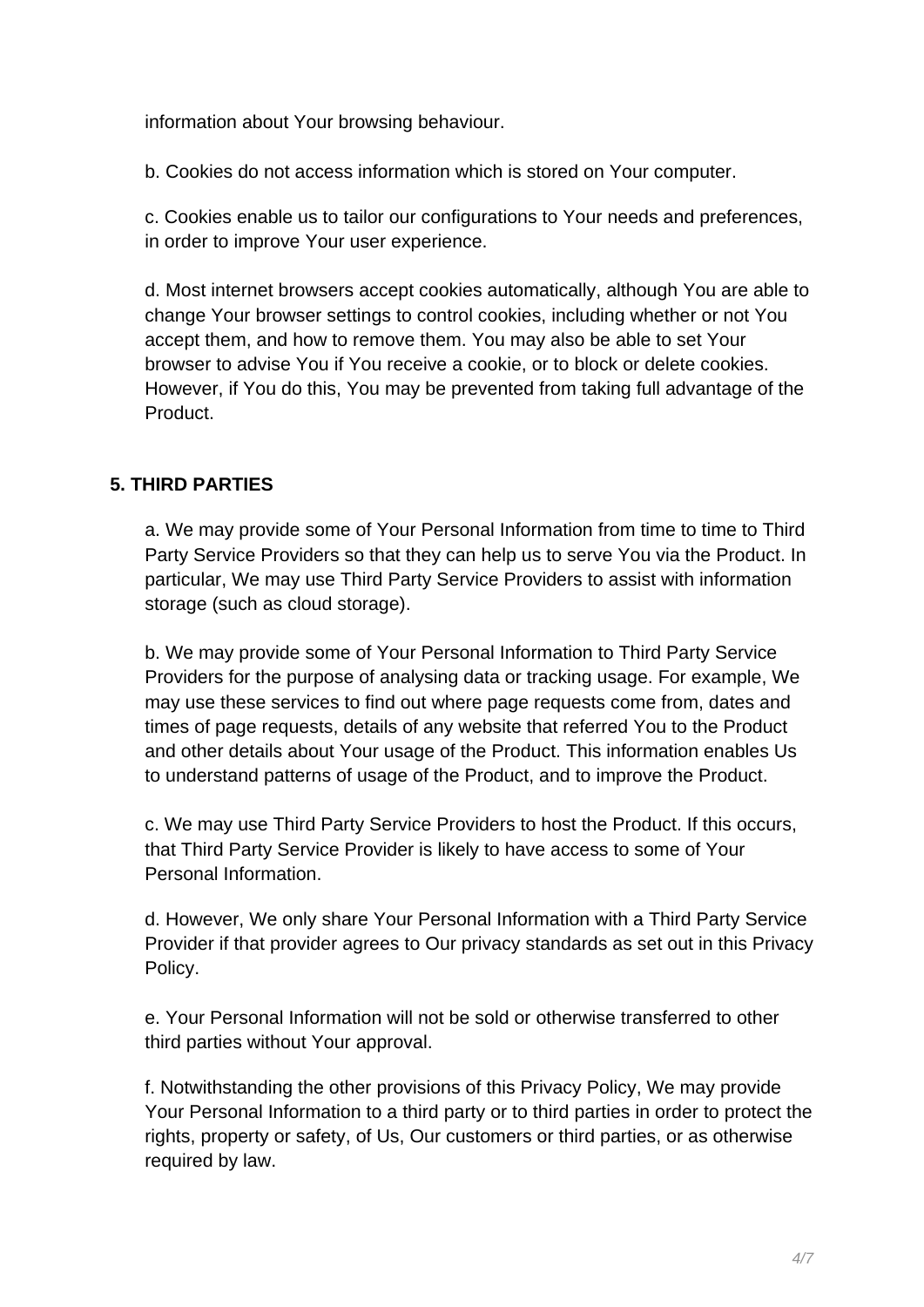g. We will not knowingly share Your Personal Information with any third parties other than in accordance with this Privacy Policy.

h. If Your Personal Information might be provided to a third party in a manner which is other than as explained in this Privacy Policy, You will be notified. You will also have the opportunity to request Us not to share that information.

# **6. COMBINING INFORMATION**

a. We do not combine, link or aggregate any of Your Personal Information with other Personal Information of Yours which We are holding.

### **7. HOW YOUR INFORMATION IS USED**

a. We use Your Personal Information to help us improve your experience with Our Product. We may use Your Personal Information for purposes including but not limited to:

I. order fulfilment.

II. providing customer service to You.

#### **8. MERGER, RESTRUCTURE OR SALE OF OUR BUSINESS**

a. Part or all of Our business may be merged, restructured or sold including but not limited to through an ordinary sale of business or of stock, a corporate reorganisation, a change in control, bankruptcy or insolvency proceedings.

b. In the event that such a merger, restructure or sale occurs as described in the preceding sub-clause hereof, We may transfer Your Personal Information, including personally identifiable information, as part of that merger, restructure or sale.

# **9. ACCESSING, UPDATING AND CORRECTING YOUR PERSONAL INFORMATION**

a. You have the right to request access to any of Your Personal Information which We are holding.

b. You have the right to request that any of Your Personal Information which We are holding be updated or corrected.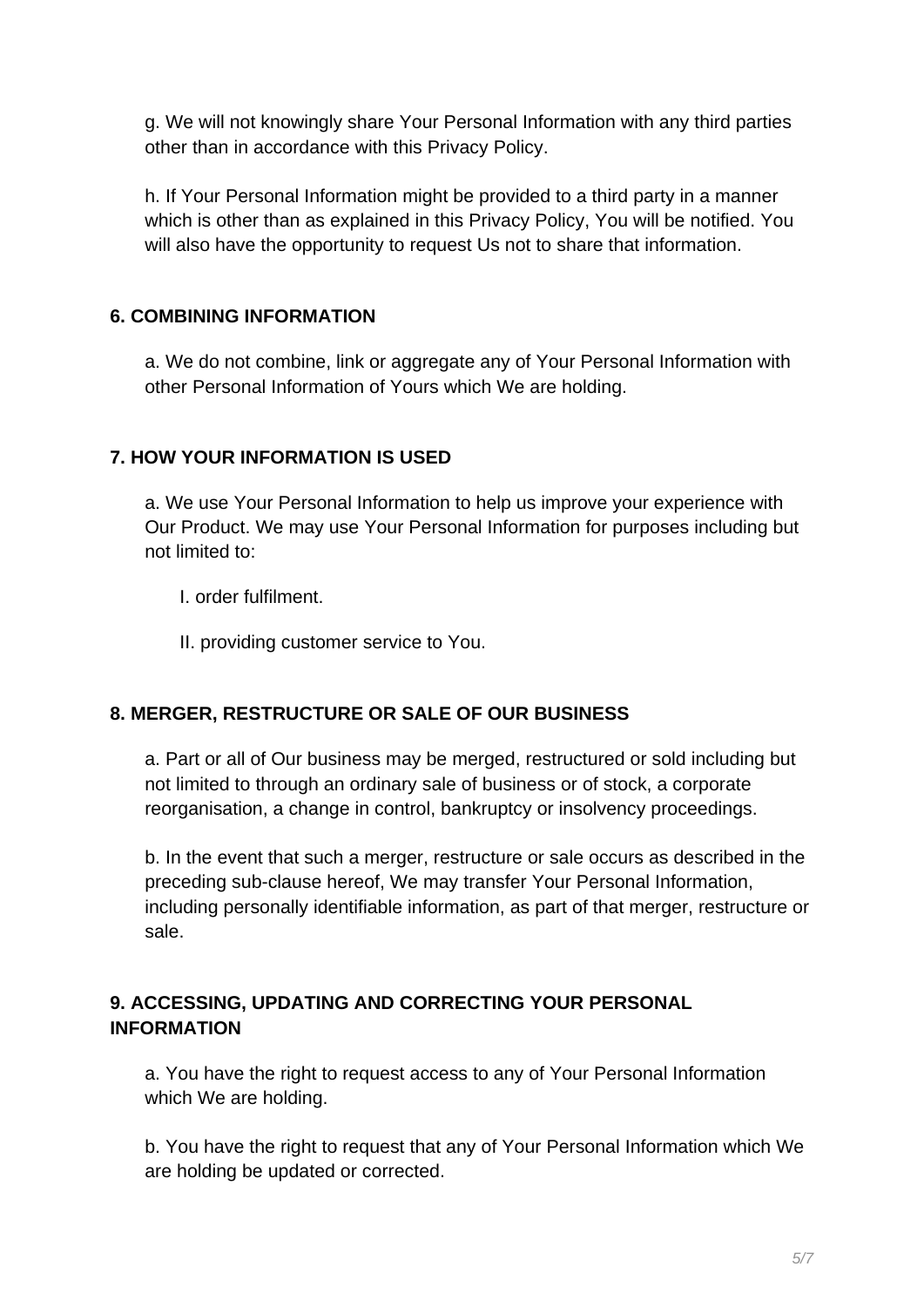c. In order to request access, an update or a correction to Your Personal Information, you may contact us using the details at the end of this Privacy Policy.

#### **10. DISCLAIMER REGARDING SECURITY**

By continuing to use the Product, You agree to the terms of this Privacy Policy. You acknowledge, agree and accept that no transmission of information or data via the internet is completely secure. You acknowledge, agree and accept that We do not guarantee or warrant the security of any information that You provide to Us, and that You transmit such information at Your own risk.

### **11. CHANGES TO THIS POLICY**

a. We may make changes to this Privacy Policy at any time in Our sole discretion.

b. If We make changes to this Privacy Policy, unless We obtain Your express consent to those changes, then such changes will only apply to any information that We obtain from You after the date that the changes take effect.

c. If We make changes to this Privacy Policy, Your continued use of the Product after the date that the changes take effect confirms that You acknowledge, accept and agree to those changes.

#### **12. COMPLAINTS**

a. We take customer satisfaction very seriously. If You have a complaint in relation to Our handling of Your Personal Information, We will endeavour to handle it promptly and fairly. For Your information, an overview of Our complaints handling procedure is as follows:

I. Any complaints are forwarded to Our complaints officer for review. We aim to review all complaints within 7 days of receiving them (although this cannot be guaranteed). If necessary, the complaints officer may then refer the complaint to another section within Our organisation for consideration. If further information is required, We may contact You to request that information. If We accept fault in relation to the complaint then We will propose a resolution (which may or may not be the same as any resolution proposed by You). If We do not accept fault, then We will contact You to advise You of this. We aim to complete this entire process within 21 days, provided that We are provided complete information in the first place